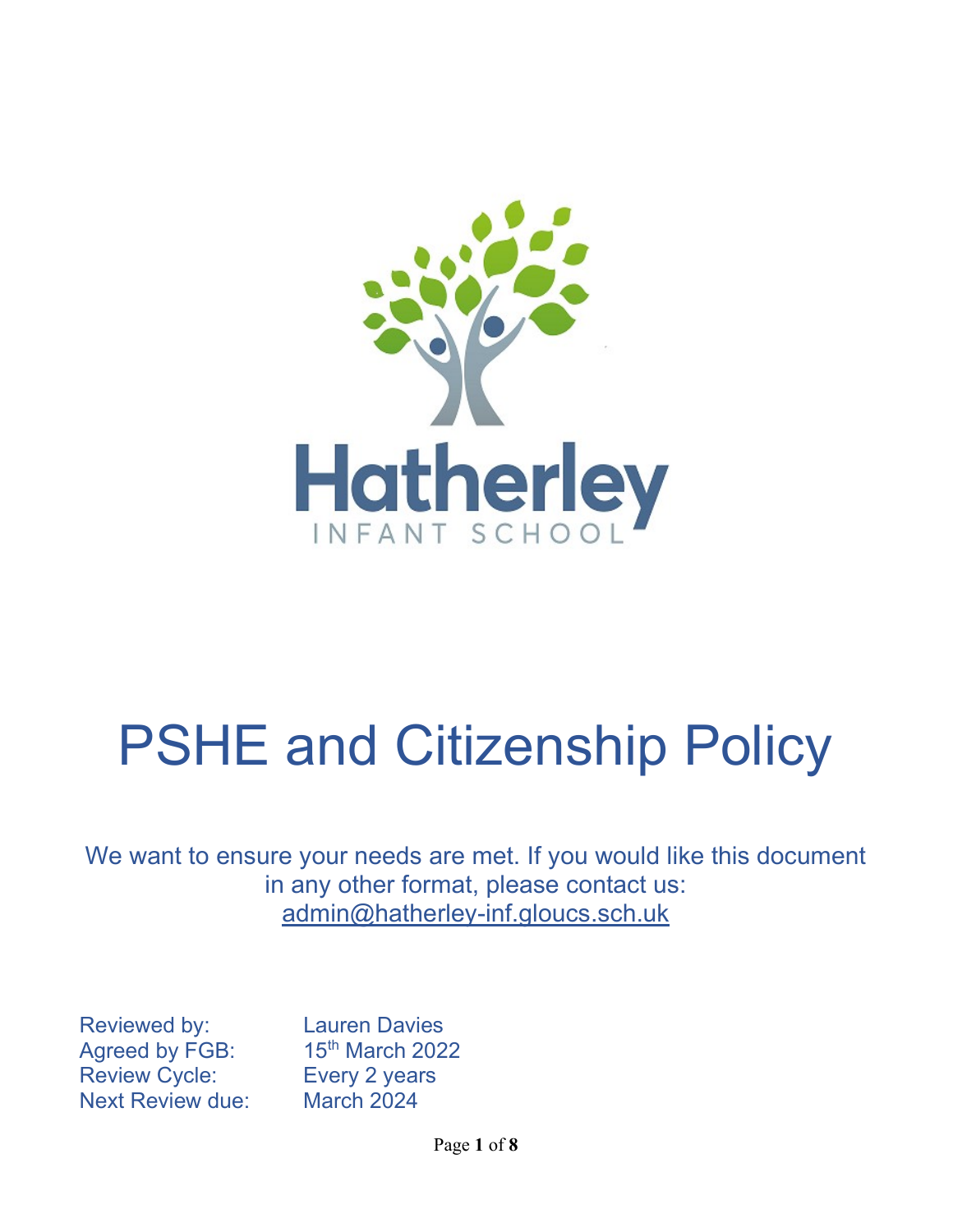PSHE education helps pupils to develop the knowledge, skills and attributes they need to thrive as individuals, family members and members of society. From making responsible decisions about friends, alcohol to succeeding in their first job, PSHE education helps pupils to manage many of the most critical opportunities, challenges and responsibilities they will face growing up. (PSHE association)

## **Introduction**

Hatherley Infant School and Nursery is committed to the promotion of pupils' personal and social, health and citizenship education because we want our children to become healthy, independent and responsible members of our community and society as a whole. We want our children to play a positive role in their own development to produce a feeling of self-worth. At Hatherley, we believe that our children can do great things and become great people.

## How this Policy was developed

This policy was written by the subject lead Lauren Davies and developed in consultation with SLT, teachers and other school staff, governors and the pupils at Hatherley Infant School & Nursery. We have listened and responded to all views to help strengthen the policy, ensuring that it meets the needs of all of our pupils. It has been approved by the school's governing body.

## Legal requirements of schools

It is now a statutory requirement for primary schools to deliver Relationships Education and the Department of Education (DfE) encourages schools to deliver Relationships Sex Education that ensures both boys and girls are prepared for the changes adolescence brings and – drawing on knowledge of the human life cycle set out in the National Curriculum for science.

Health Education is also statutory in all schools.

We at Hatherley Infant School acknowledge that under the Education Act 2002/Academies Act 2010 all schools must provide a balanced and broadly-based curriculum and wish to have a policy that not only covers the statutory content but covers all aspects of our Personal, Social, Health Economic (PSHE) education provision.

# Statement of Intent

We will endeavour to enable the children to:

- Have a sense of belonging and purpose
- Feel confident about themselves
- Make their own decisions in an informed way
- Take responsibility for their own actions
- Act independently

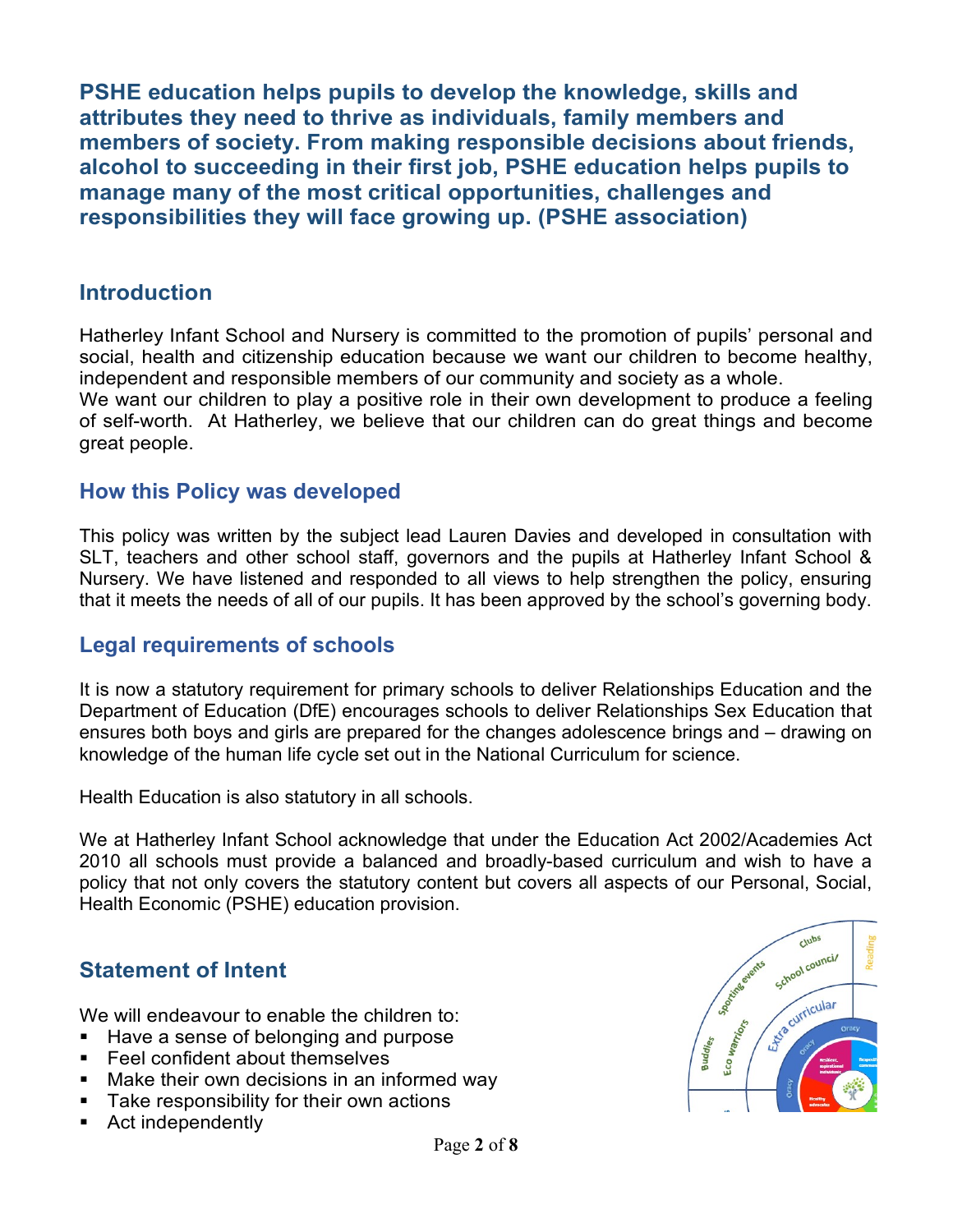- Be encouraged to lead a healthy lifestyle and become a healthy advocate
- To have understand that their views have the right to be heard
- become world citizens
- To be resilient when faced with challenged

## What Personal, Social, Health and Economic (PSHE) education including Relationships Education, is:

Our PSHE education, including statutory Relationships and Health education, and non-statutory sex education, as recommended by the DfE, provides a framework though which key skills, attributes and knowledge can be developed and applied. This promotes positive behaviour, good mental health and wellbeing, resilience and achievement, helping children to stay safe online, develop healthy and safe relationships, making sense of media messages, challenging extreme views and having the skills and attributes to negotiate and assert themselves now and in the future.

The school's PSHE provision supports the school's aims of developing confident world citizens and successful learners who are creative, resourceful and able to identify and solve problems. The social and emotional development of pupils is embedded throughout the entire school's curriculum and culture. The school has a powerful combination of a planned thematic PSHE program, built around a spiral curriculum of recurring themes, designed to:

- 1. Give pupils the knowledge and develop the self-esteem, confidence and self-awareness to make informed choices and decisions;
- 2. Encourage and support the development of social skills and social awareness;
- 3. Enable pupils to make sense of their own personal and social experiences;
- 4. Promote responsible attitudes towards the maintenance of good physical and mental health, supported by a safe and healthy lifestyle;
- 5. Enable effective interpersonal relationships and develop a caring attitude towards others;
- 6. Encourage a caring attitude towards and responsibility for the environment;
- 7. Help our pupils understand and manage their feelings, build resilience and be independent, curious problem solvers;
- 8. Understand how society works and the laws, rights and responsibilities involved.

We know there is a proven link between pupils' health and wellbeing, and their academic progress. Crucial skills and positive attitudes developed through comprehensive Personal, Social, Health and Economic education are critical to ensuring children are effective learners.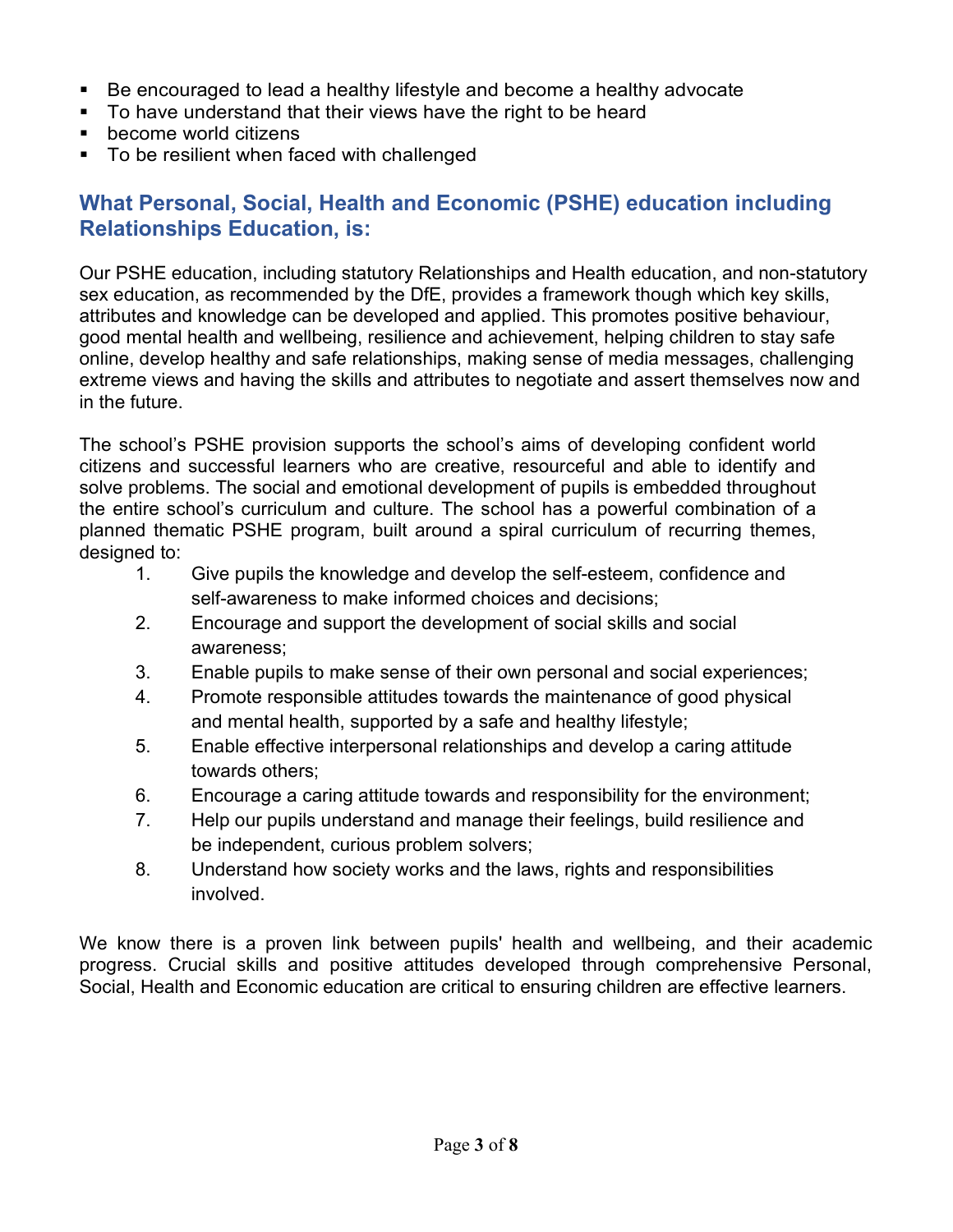#### How PSHE education, including Relationships Education, is provided and who is responsible for this

At Hatherley we use SCARF, a comprehensive scheme of work for PSHE and Wellbeing education. An overview of SCARF can be found on the school website. It covers all of the DfE's new statutory requirements for Relationships Education and Health Education, including nonstatutory Sex Education, and the PSHE Association's Programme of Study's recommended learning opportunities, as well as contributing to different subject areas in the National Curriculum.

We follow the six half termly units and adapt the scheme of work where necessary to meet the local circumstances of our school, for example, we may use our local environment as the starting point for aspects of our work. The school council are also consulted as part of our planning, to ensure pupil voice in considered and fed into the planned programme. Our PSHE subject lead, Lauren Davies works in conjunction with teaching staff in each year group and the phase leads (EYFS & KS1) and is responsible for ensuring that all staff are equipped with the knowledge, skills and resources to deliver PSHE education confidently. Teachers can access a range of teaching support resources within SCARF, including guidance documents and teacher training films. Any teacher wanting further support should contact the PSHE subject lead in the first instance to discuss their training needs.

We have chosen SCARF as our PSHE resource because the lessons build upon children's prior learning; we have assessed the content and feel that it is relevant and sensitive to the needs of the children. There is planned progression across the SCARF scheme of work, so that children are increasingly and appropriately challenged as they move up through the school. Assessment is completed by the class teacher using the SCARF Summative Assessment 'I can…' statements, alongside the lesson plan learning outcomes to demonstrate progression of both skills and knowledge.

## Curriculum, Planning and Organisation

The SCARF medium term planning for both the Early Years Foundation Stage and KS1 can be found on the school website.

#### The Early Years Foundation Stage

In the Early Years Foundation Stage, PSHE education is about making connections; it's strongly linked to child-led activities, including play. PSHE is taught through activities that are part of topics, as well as on an individual basis to develop personal skills such as dressing, feeding and toileting. Positive experiences are built through daily opportunities, to share and enjoy a range of different activities. Children are given the opportunity to engage in social activities, as members of a small group or occasionally during whole-school activities.

#### KS1

The SCARF programme divides the year into 6 themed units:

- 1. Me and My Relationships: includes content on feelings, emotions, conflict resolution and friendships;
- 2. Valuing Difference: a focus on respectful relationships and British values;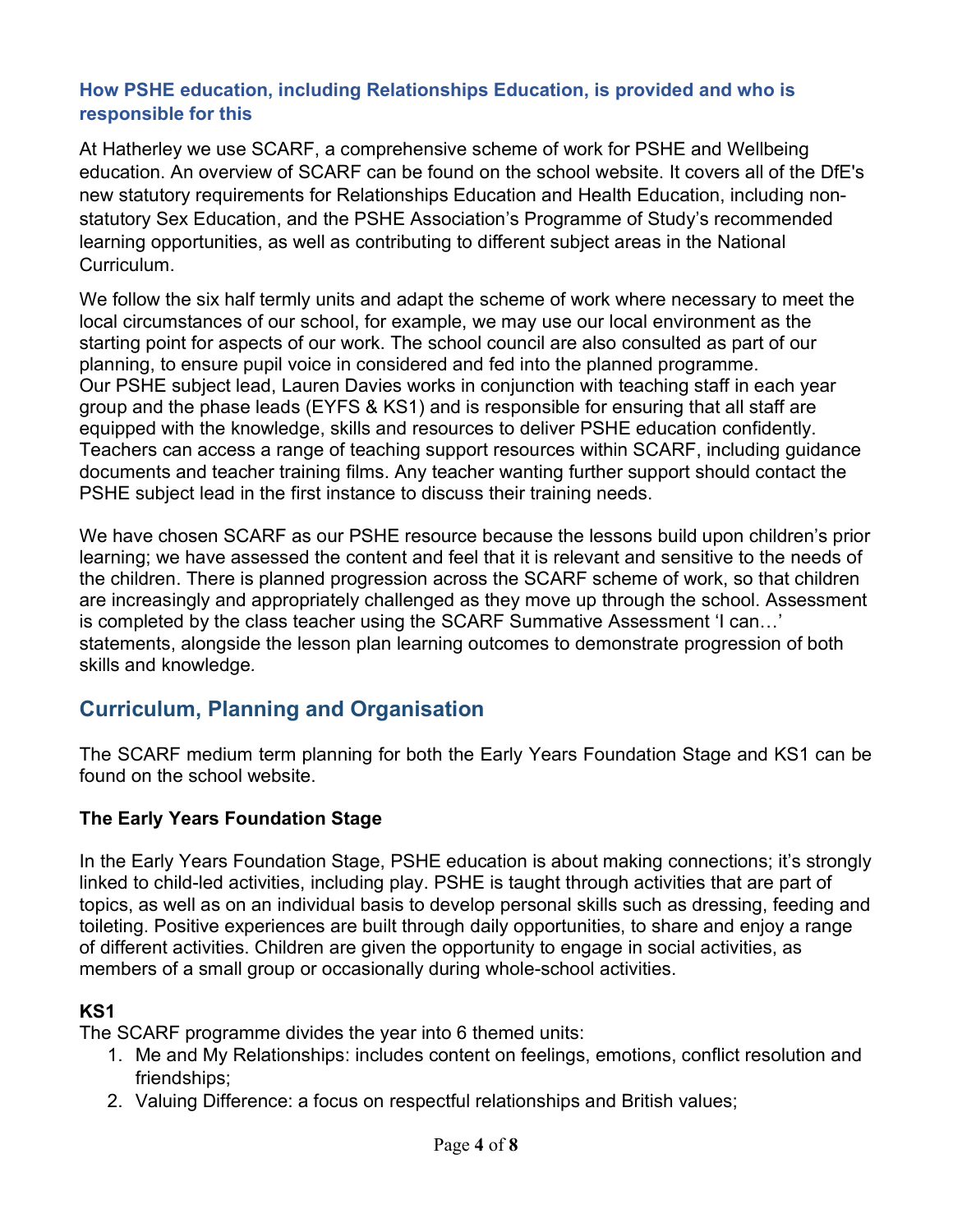- 3. Keeping Myself Safe: looking at keeping ourselves healthy and safe
- 4. Rights and Responsibilities: learning about money, living the wider world and the environment;
- 5. Being My Best: developing skills in keeping healthy, developing a growth mindset (resilience), goal-setting and achievement;
- 6. Growing and Changing: finding out about the human body, the changes that take place from birth to old age and being safe.

Children are encouraged to engage in activities that promote an understanding of themselves as growing and changing individuals, and as members of a wider community, based on their own first-hand experiences. These activities also encourage pupils to understand how their choices and behaviours can affect others. They are encouraged to play and learn alongside – then collaboratively with – their peers. They may use their personal and social skills to develop or extend these activities.

Children are also given the opportunity to make choices about their health and environment and are encouraged to develop a caring attitude towards others.

Within National Curriculum Science in Y2, the children learn that animals, including humans, have offspring that grow into adults. They should be introduced to the concepts of reproduction and growth, but not how reproduction occurs. In Y5, children are taught about the life cycles of humans and animals, including reproduction. They also learn about the changes that happen in humans from birth to old age. This includes learning what happens in puberty.

It is important that the transition phase before moving to Year 3 school supports pupils' ongoing emotional and physical development effectively. The DfE recommends that all primary schools should have a sex education programme, tailored to the age and the physical and emotional maturity of the pupils.

## How PSHE education is monitored, evaluated and assessed

We use a range of assessment during the year. Scarf themselves offer the following methods of monitoring and assessing learning within PSHE at Hatherley Infant School:

#### SCARF Progress

For each of the six units we carry out a specially designed pre- and post-unit assessment activity. Conducted twice, first at the beginning of the unit to determine where the children are at; and then again at the end of the unit, enabling us to monitor progress, record key points and identify areas for further development. This both teacher and child to see what progress has been made over the course of each half- termly unit of lesson plans.

#### SCARF Success

At the end of a unit we consider a range of 'I can' statements, which summarise children's learning against the unit's key learning outcomes.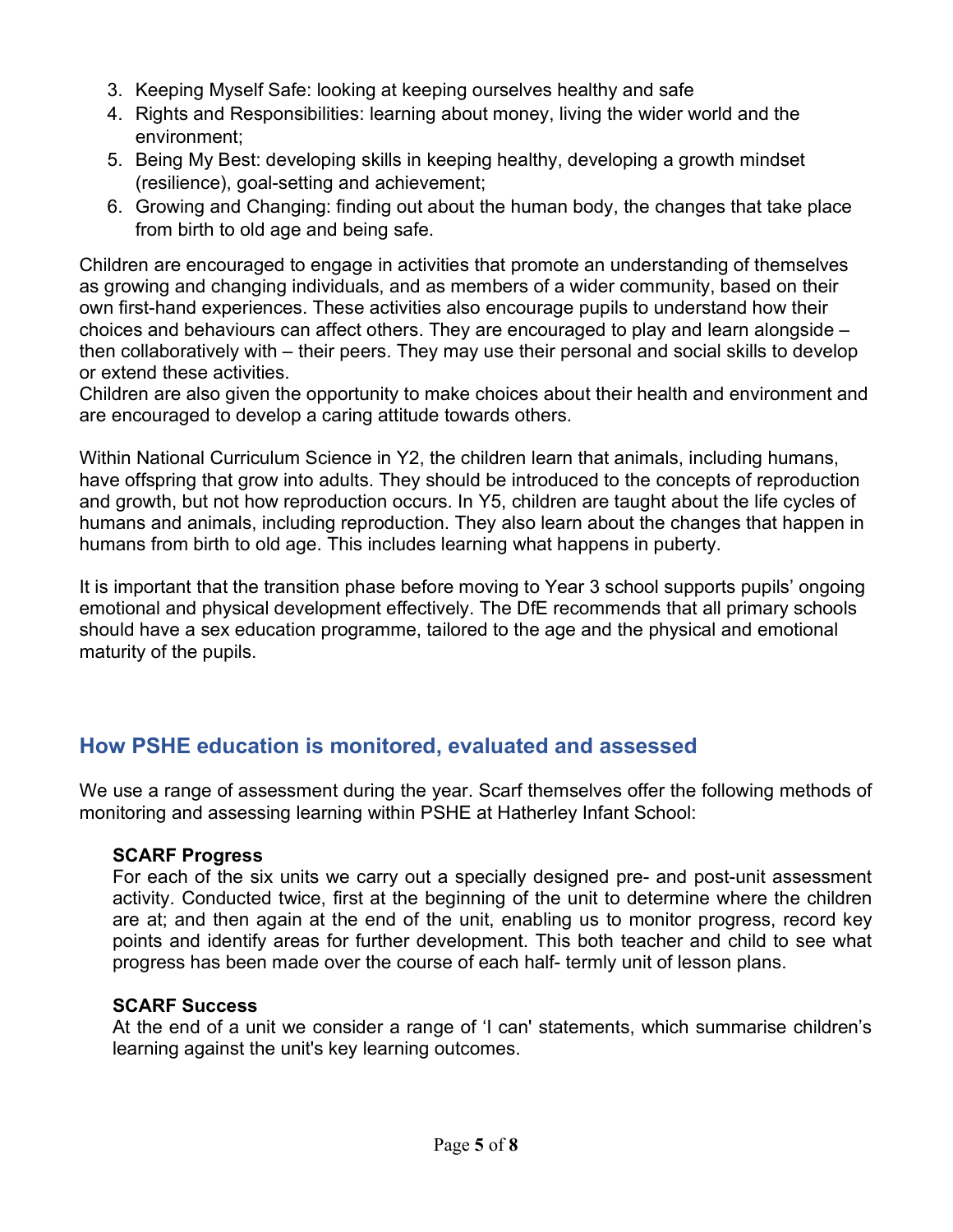The monitoring of the standards of children's work and of the quality of PSHE education is the responsibility of the PSHE subject lead. The work of the subject lead also involves supporting colleagues in the teaching of PSHE education and being informed about current developments in the subject.

# Equality and Inclusion

We as a school community have a commitment to promote equality.

We believe we have a duty to ensure that all children have equal rights to the opportunities offered by education and that all children will be encouraged to fulfil their potential in their academic, physical and creative achievements.

We want to give all children the right to access high quality educational experiences, to take part in a broad and balanced curriculum and to be part of the social life of the school.

Also, we have a duty to cater for pupils whose first language is not English by planning teaching opportunities to help them develop their English and to gain full access to the National Curriculum.

# Special Educational Needs

We want pupils with identified special educational needs to have full access to all subjects of the National Curriculum with teachers planning lessons that have no barriers to pupils achieving and with appropriate targets relating to the subject.

We believe PSHE and citizenship education helps to provide pupils with knowledge, skills and understanding to prepare them to play a full and active part in society. In particular, citizenship education should foster pupils' keen awareness and understanding of democracy, government and how laws are made and upheld. Teaching should equip pupils with the skills and knowledge to explore political and social issues critically, to weigh evidence, debate and make reasoned arguments. It should also prepare pupils to take their place in society as responsible citizens, manage their money well and make sound financial decisions.' (The National Curriculum in England Framework Document (DfE) 2014)

# Teaching and learning

Differentiation is best defined as 'the process by which differences between learners are accommodated so that all students in a group have the best possible chance of learning.' (Geoff Petty)

The main purpose of differentiation is to challenge and raise standards of learning by ensuring that curriculum objectives are accessible to all our children despite their backgrounds or abilities. We see differentiation as a form of integration and not exclusion.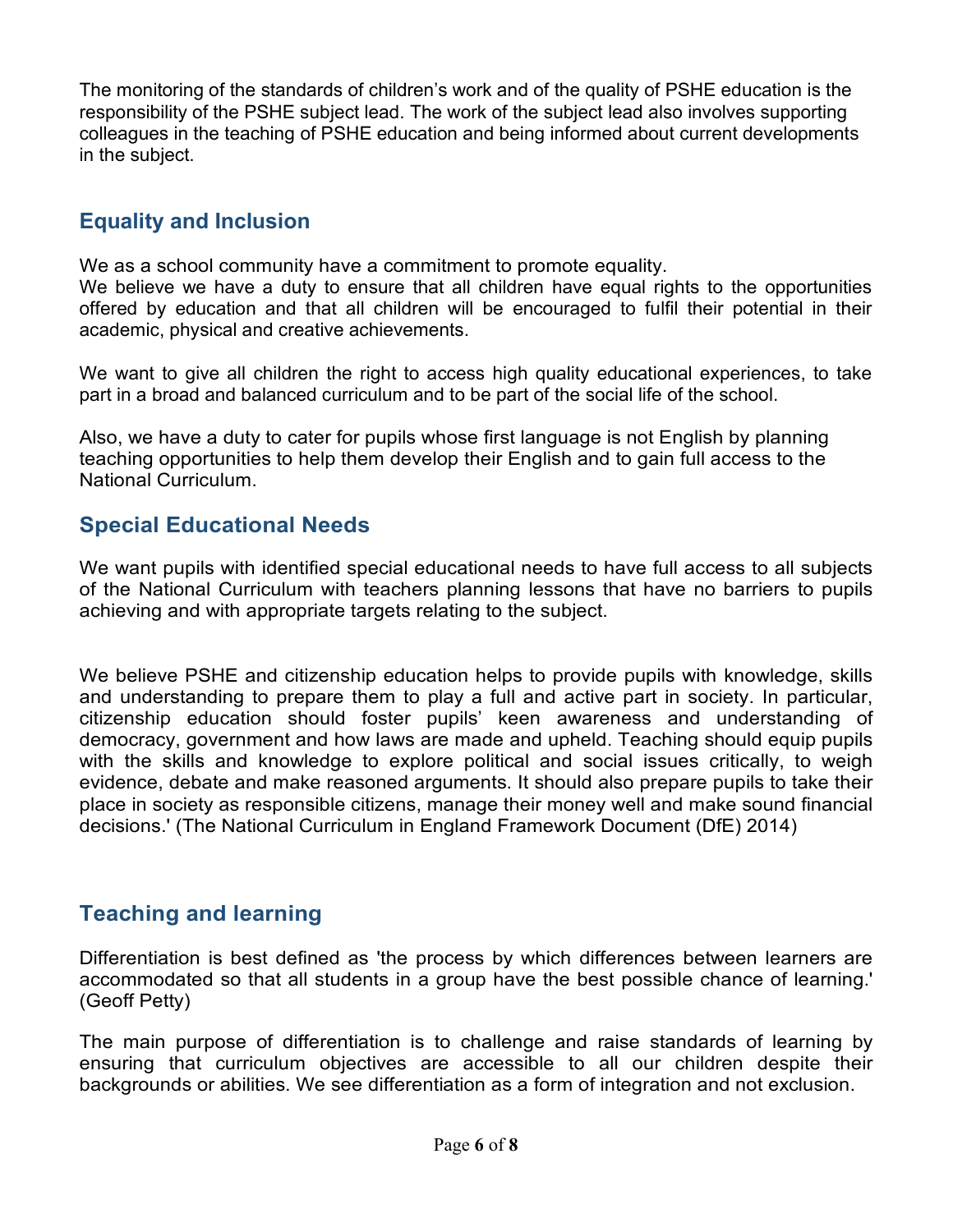Differentiation must reflect the learning objective and can be achieved in a variety of ways either by task, by support or by outcome and should be chosen by fitness for purpose.

We want all children to achieve success, therefore we will ensure they are given differentiated tasks that are matched to their level of attainment so that they can demonstrate successfully what they know, understand and can do.

The main feature of effective differentiation is good planning resulting in effective teaching and learning with children making good progress. Also we expect to see in all classes interested well motivated children responding to challenges, children working productively on task and being aware of their own progression.

## Promoting fundamental British Values

 We ensure that the fundamental British values are embedded and promoted through our school. Our development of SMSC, our PSHE whole school approach and through everyday aspects of school life.

## Promoting a healthy lifestyle

We strongly believe and encourage in the children's healthy lifestyles. We promite and support the children in developing a healthy lifestyle. We promote the development of healthy living by:

- Providing healthy, freshly cooked school meals everyday
- Organising walk to school weeks and school sports day
- Offering a range of after school clubs such as football, Zumba and dance
- Providing fresh fruit daily and free milk for children under five
- Organising healthy living week make and creates

# Monitoring & review of the Subject

Monitoring of standards of children's work and the quality of teaching is the responsibility of the PSHE subject leader supported by the Headteacher and the SLT.

Standards will be monitored by:

- Work scrutiny
- Lesson observations
- Pupil voice & discussions
- Audit of subject
- Scrutiny of planning
- General curriculum discussions
- EYFS will make judgements following ELG
- KS1 will make judgements (termly) using an assessment tool